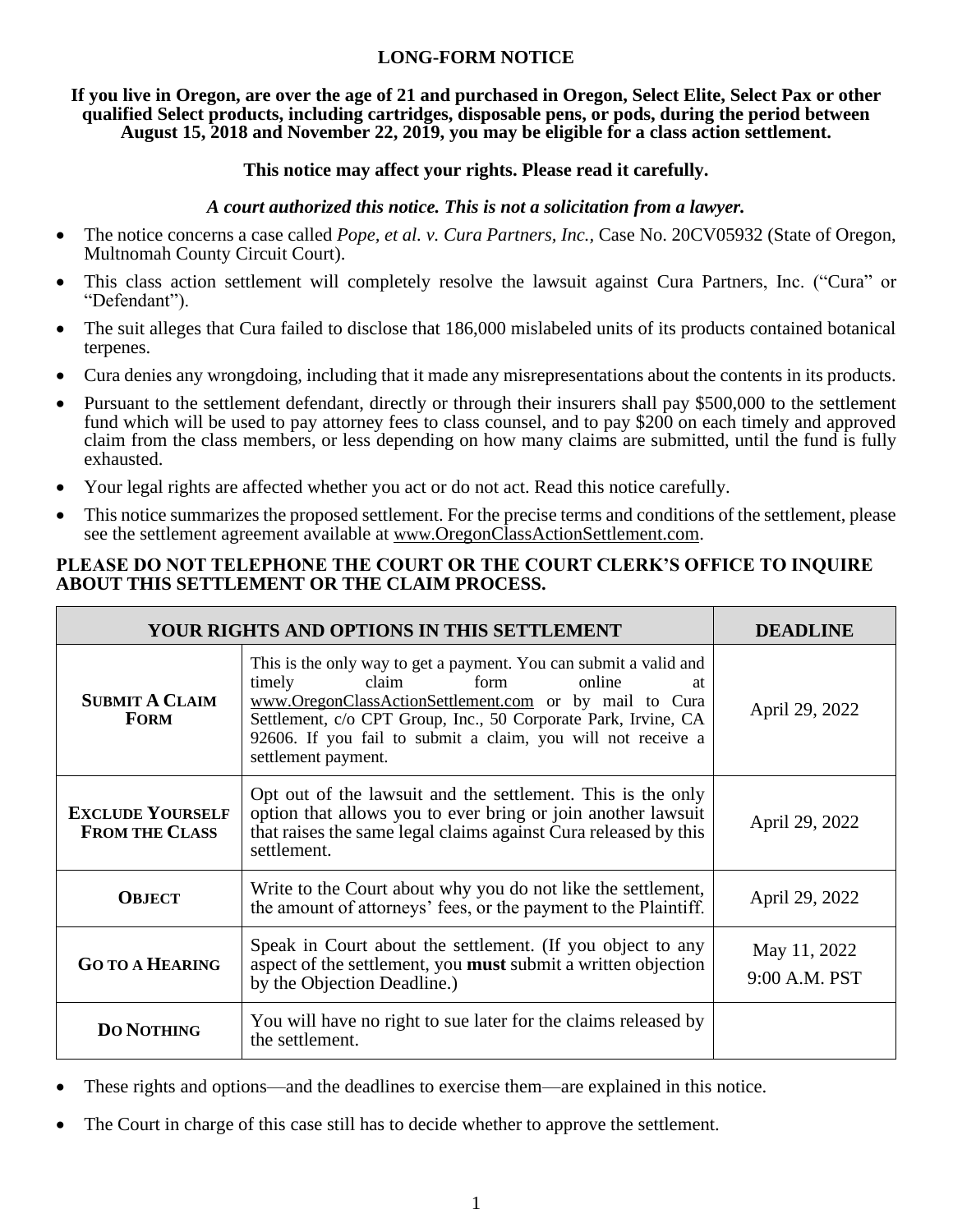## **Final Approval Fairness Hearing**

On May 11, 2022, at 9:00 AM PST, the Court will hold hearings to determine (1) whether the proposed settlement is fair, reasonable and adequate and should receive final approval; (2) whether to grant the applications for attorney's fees and expenses brought by the Class Counsel; and (3) whether to grant the application for a class representatives' payments to the Plaintiffs who brought the lawsuit. The hearing will be held in the courtroom of the Judge, Shelley D. Russell, Multnomah County Courthouse, 1200 SW First Avenue, Portland, OR 97204, Courtroom 15-C. This hearing date may change without further notice to you. Consult the settlement website at [www.OregonClassActionSettlement.com](http://www.oregonclassactionsettlement.com/) for updated information on the hearing date and time.

| <b>NOTICE CONTENTS:</b> | <b>PAGE</b> |
|-------------------------|-------------|
|                         |             |
|                         |             |
|                         |             |
|                         |             |
|                         |             |
|                         |             |
|                         |             |
|                         |             |
|                         |             |
|                         |             |
|                         |             |
|                         |             |

# **How Do I Know If I Am Affected By The Litigation and Settlement?**

This case involves Select brand cannabis oil products sold by Cura throughout 2019 (the "Products").

Specifically, the "Settlement Class" includes Oregon resident over the age of 21 who purchased in Oregon cannabis/THC product from the Select Elite, Select Pax and/or Select Dabbables product lines, including cartridges, disposable pens, or pods (the "Product Lines"), during the period between August 15, 2018 and November 22, 2019 (the "Purchase Period"), with proof of residency or proof of purchase in Oregon (the "Purchase Location"), and where the packaging did not include the existence of botanically derived terpenes and/or medium-chain triglyceride (MCT) as an ingredient in the Product Lines (the "Product Packaging").

The class does not include defendant, any non-individual corporate entity, any entity that has a controlling interest in defendant, defendant's current or former directors, officers, counsel, or their immediate families. The class also does not include any individuals who opt out from the class. If the settlement does not become effective (for example, because it is not finally approved, or the approval is reversed on appeal), then this litigation will continue and any order preliminarily certifying the class for settlement purposes will be vacated.

#### **What Is The Lawsuit About?**

A lawsuit was originally brought against Cura Partners, Inc., ("Cura"). The lawsuit alleges that Cura misrepresented the qualities and characteristics of its cannabis oil products to plaintiffs and other class members, and as a result, plaintiffs and other class members received products worth less than they would have been worth had Cura's advertisements been accurately represented. Cura denies that there is any factual or legal basis for the lawsuit. The Court has not determined whether Plaintiffs or Cura are correct.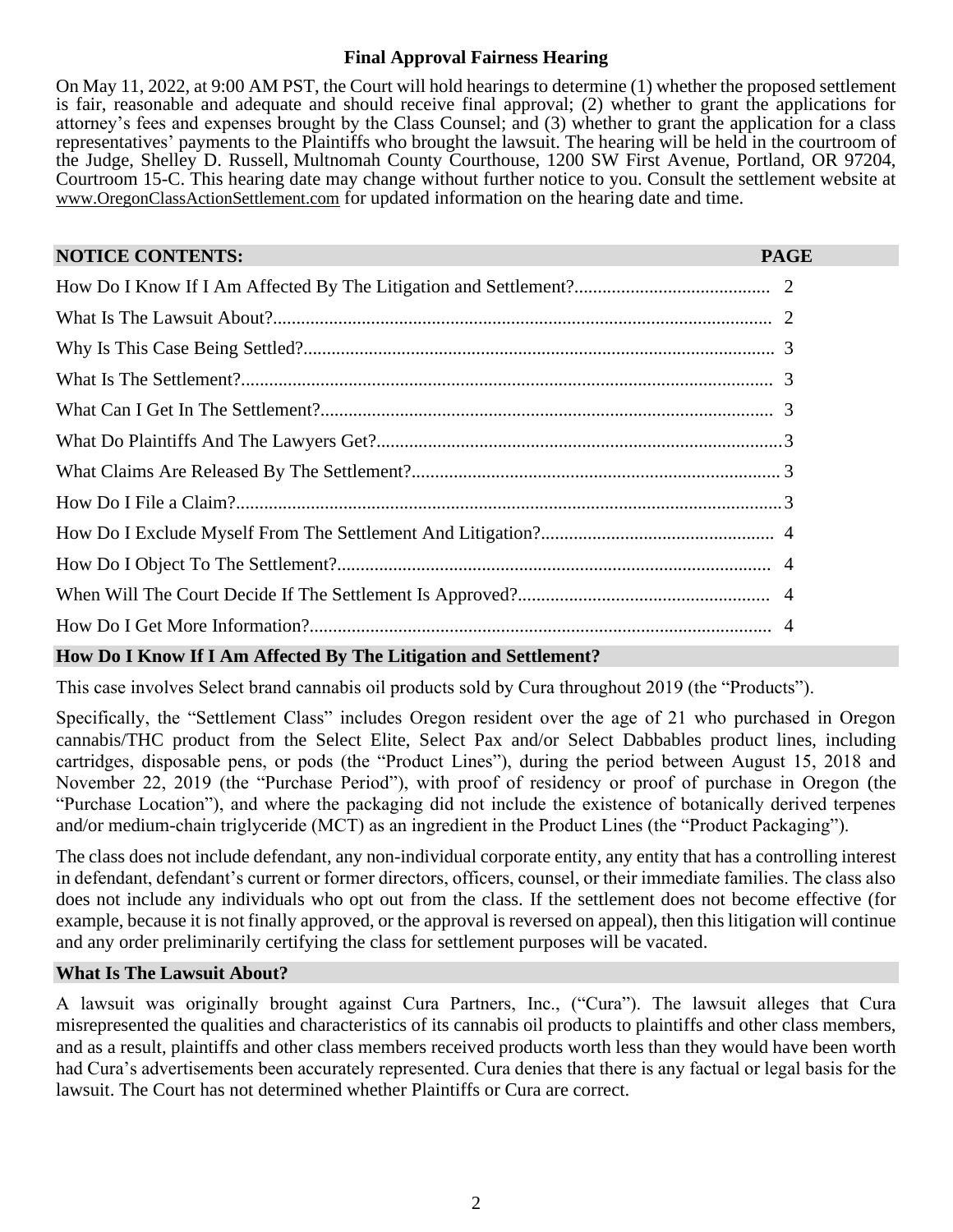## **Why Is This Case Being Settled?**

This case has been pending since January 2020. Since then, Plaintiffs' Counsel has investigated the allegations, and labeling of the Products. Plaintiffs' Counsel have engaged in extensive discovery, including depositions and document review. In June 2020, the parties agreed to attend formal mediation with Eric English with Resolution Strategies, LLP, and after multiple months of continued arms-length negotiations, the parties were able to reach a settlement. After taking into account the risks and costs of further litigation, Plaintiffs and their counsel believe that the terms and conditions of the settlement are fair, reasonable, adequate, and equitable, and that the settlement is in the best interest of the Settlement Class members.

#### **What Is The Settlement?**

This settlement proposes to release the claims of Oregon consumers based on defendant's alleged failure to disclose that 186,000 mislabeled units of its products contained botanical terpenes, as alleged in the class action complaint filed January 31, 2020.

As part of the settlement agreement, defendant shall pay \$500,000 to the class common fund. Payment to the class common fund shall be made no later than January 1, 2022. Each approved claim shall be paid \$200, or less depending on how many claims are submitted. In addition to the \$500,000 payment to the class common fund, defendant shall be responsible for the following additional payments: payment of the costs of class notice and class administration, including costs associated with locating class members and paying settlement funds to them, and the costs of mediation, and payment of any approved incentive awards to the representative plaintiffs. As negotiated by Mr. English, class counsel will apply for an attorney fee of 25% of the common fund.

#### **What Can I Get In The Settlement?**

The settlement provides for up to a \$200 payment to each settlement class member who files a timely approved claim form, depending on how many claims are submitted, until the fund is fully exhausted.

#### **What Do Plaintiffs And The Lawyers Get?**

To date, Plaintiffs' lawyers have not been compensated for any of their work on this case. The Plaintiffs' lawyers ("Class Counsel") will petition the Court for a fee of 25% of the common fund.

The representative Plaintiffs in this case may apply to the Court for incentive awards to be paid separately from the common fund. This payment is designed to compensate the Plaintiffs for their time, effort, and risks they undertook in pursuing this litigation, and for the relief they helped obtain on behalf of the class members.

Plaintiff and their lawyers will file a motion with the Court on or before March 25, 2022, in support of their applications for attorneys' fees, costs, and expenses and payments to the Plaintiffs. A copy of that motion will be available on the settlement website. The Court will determine what amounts of fees, costs, expenses, and class representative payments to award. The award of attorneys' fees, costs and expenses will be paid to Plaintiff's lawyers within 14 days after an order granting final approval to the settlement becomes final.

#### **What Claims Are Released By The Settlement?**

Effective upon final approval, representative plaintiffs, for themselves and as the representatives of the class, and on behalf of each class member who has not timely opted out and each of their respective agents, successors, heirs, assigns, and any other person who can claim by or through them in any manner, shall have fully and finally released with prejudice all released claims against the released parties.

#### **How Do I File a Claim?**

You can file a claim form by visiting the settlement website at [www.OregonClassActionSettlement.com](http://www.oregonclassactionsettlement.com/).Your claim form must be submitted electronically via the website or printed from the website, completed and timely postmarked by April 29, 2022, and mailed to Cura Settlement, c/o CPT Group, Inc., 50 Corporate Park, Irvine, CA 92606.